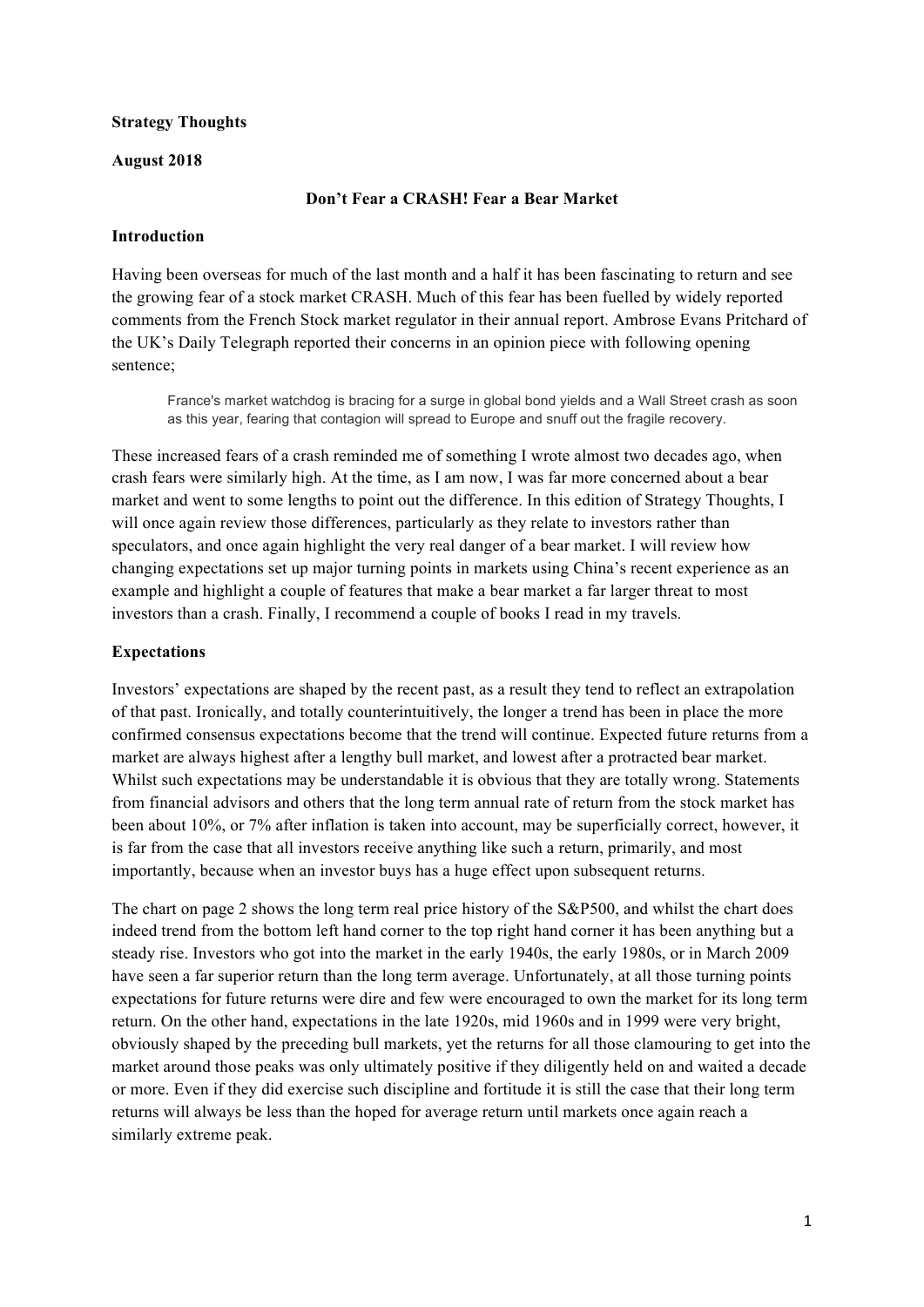#### **Long term inflation adjusted S&P 500**



Of course, the other reason that most investors fail to get anything like the long term rate of return is that they fail to hold on through those miserable bear markets and eventually give up and bail out when collective expectations are at their bleakest and ironically the next bull market is about to begin.

### **China**

That collective expectations tend to peak and trough at important turning points for markets can be clearly demonstrated with the Chinese stock market over the last year or so.

At the beginning of this year hopes and expectations amongst investors were high for the Chinese stock market. Over the prior two years, since its previous bear market low, the market, as measured by the Shanghai Composite index, had risen in a fairly steady fashion by 30%. With that backdrop headlines such as these appeared throughout the financial media;

**The Shanghai composite is riding bullish investor sentiment** CNBC 21 January 2018

**Chinese investors bullish on stock market: survey** Xinhuanet.com 21 January 2018

**China's stock market is on a 'once in a lifetime' kind of rally** CNBC 25 January 2018

**China Stocks Take Flight As Indicator Suggests Economic Expansion** investors.com 2 January 2018

Earlier in the month the South China Morning Post highlighted that the market had delivered its longest streak of gains in 25 years.

Such headlines should have alerted investors to the possibility of a reversal, particularly, as Bloomberg reported on the 24<sup>th</sup> January 2018, that foreigners were pouring money into China through 2017 at an astonishing rate, increasing their holdings by 81%. A dramatic increase in interest in any market by foreigners does not usually end well, but Bloomberg were more relaxed back then as 'experts' were extrapolating a continuation in this growth. Sadly, those optimistic expectations and extrapolations have been dashed as the Chinese market has now given up all the gains it had clawed back since the 2016 low and has, at its recent low, fallen by 25% since the January high.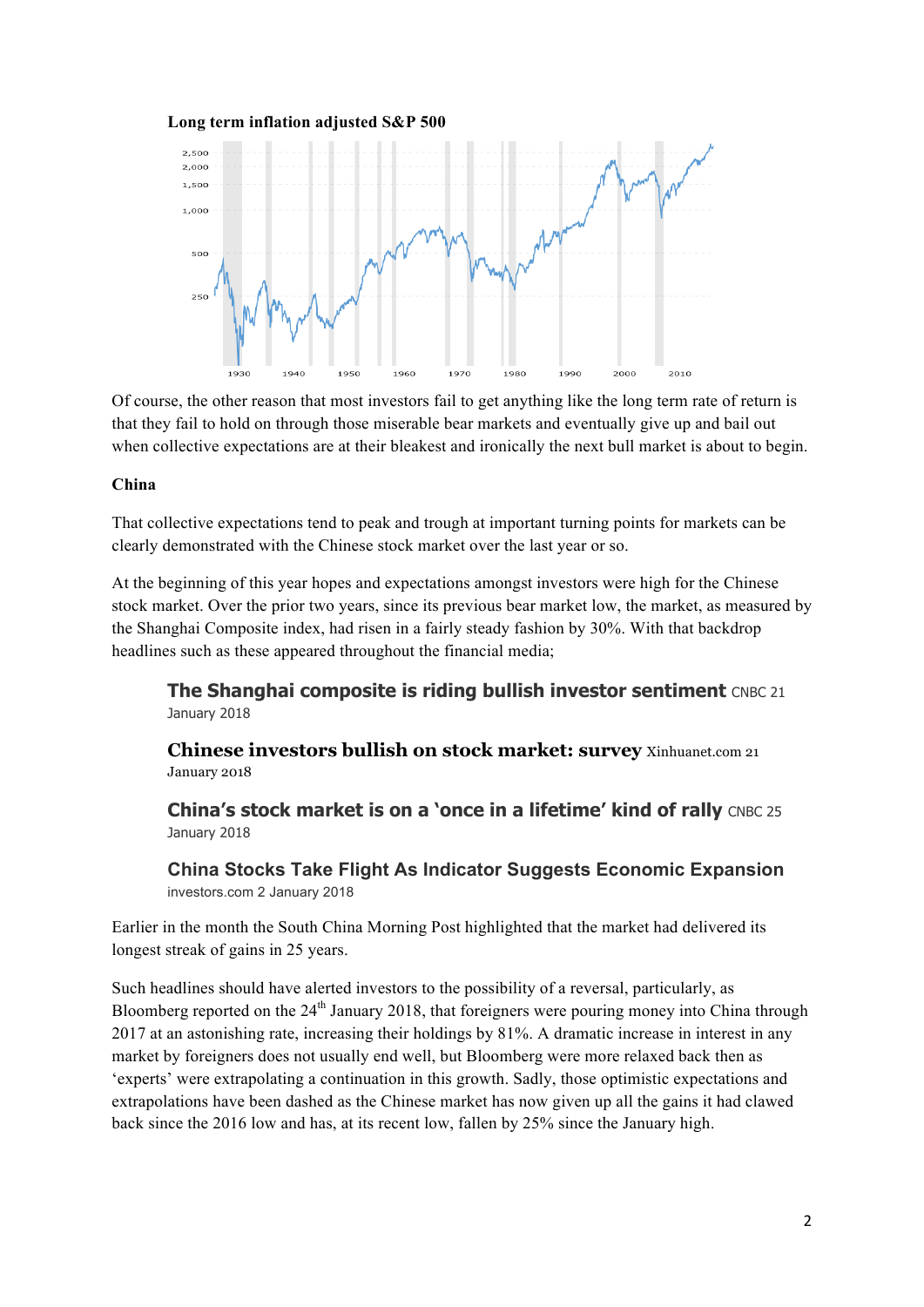

Not surprisingly if one were to look back at the attitudes to the Chinese market in early 2016, before the bull run that peaked earlier this year, they were far from optimistic. Understandably attitudes then were shaped by the extremely volatile, more than 40%, bear market that had been experienced over the prior seven months. Back then 2016 was expected to be accompanied by continued volatility and little upside. Those expectations shifted as the market began its two year long, and relatively unvolatile, rise to its recent peak.

Incredibly, but perhaps we shouldn't be too surprised given the whipsawing that the Chinese market has delivered over the last few years, expectations that were so ebullient six or seven months ago have once again shifted.

# **China stock market, the worst in the world, peaked in January and could remain weak until US trade spat ends** CNBC July 5, 2018

## **Do Not Buy The China Stock Market Until Next Spring Forbes July 16,** 2018

Whether expectations have now reached a bearish extreme on China, and so a new bull market can begin, it is probably too early to tell. However, with such gloomy headlines, borne out of a six month plunge, it does appear some upside surprise is possible and the Chinese market may no longer be 'the worst in the world'.

What the last few years in the Chinese market should illustrate is that extremely optimistic outlooks, based upon apparently sound 'fundamentals', but coming **after** a dramatic rise, should be greeted with a high degree of scepticism rather than comfortably embraced. The reverse is obviously also true.

Invariably the so called positive fundamentals that are embraced at peaks are the reason why a market has already risen, not a reason to extrapolate even further rises. With elevated expectations the possibility of any further positive surprise, that could propel the market even higher, get slimmer and slimmer and so disappointment, and market reversals, follow.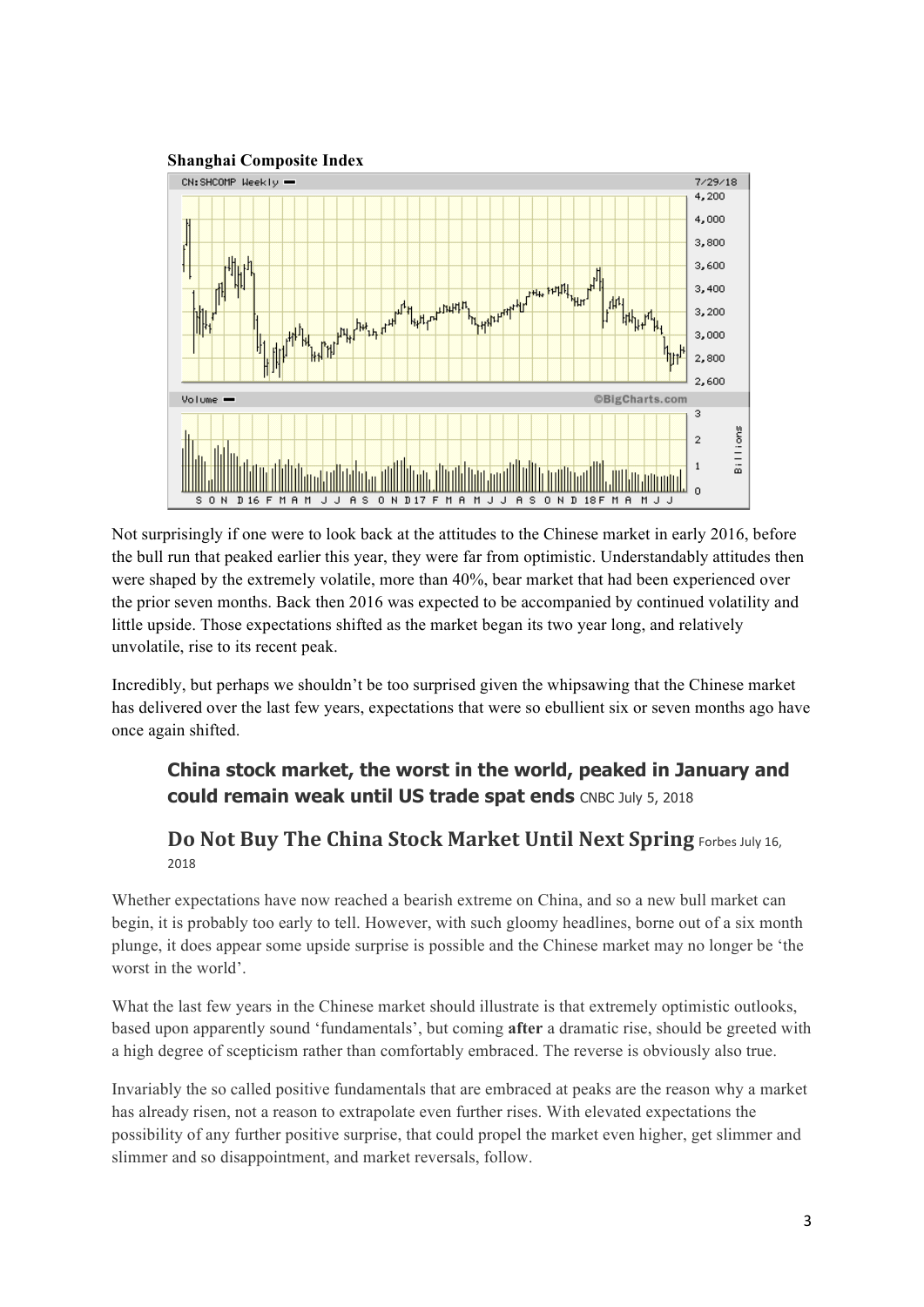### **A Crash?**

Currently expectations are an interesting mixture of the bull market continuing and the possibility of a sharp correction or crash. A google search for 'bull market' over the last month illustrates the bull market continuing theme. A few examples include;

# **Citigroup says the global bull market isn't nearing an end: 'So keep buying the dips'**

# **In A Secular Bull Market, Surprises Often Occur On The Upside**

# **U.S. Bull Market Could Last Two More Years, Schwab Says**

There also continues to be a widely held view that prospective returns from equities will continue to outstrip those of virtually any other asset class, so 'there is no alternative!' and equities should continue to be bought.

At the same time, given that the current bull market has been running for more than nine years, the fear of a sudden crash, as noted in the introduction, has grown. A collection of recent headlines highlights this fear.

**This Favorite Warren Buffett Metric Tells Us a Stock Market Crash Could Be Coming** Yahoo finance 27 July 2018

**The signs of a potential market crash are now appearing, asset manager warns** CNBC 11 June 2018

**Stock market CRASH: Analyst warns of major CORRECTION in US stock market** Express newspapers 27 June 2018

### **A Stock Market Crash With Chinese Characteristics** WSJ 9 July

Interestingly the majority of these articles focus upon the risk of a dramatic but short lived correction, like that seen in 1987. However, for most relatively long term investors a crash should not be their primary concern. Whilst it would be understandably uncomfortable history shows that it is not crashes that determine investors long term returns, it is longer term bull and bear markets. To illustrate this almost nineteen years ago, when similar crash fears were growing given the length of the preceding bull market, I wrote an article titled;

### **Don't' fear a crash in the US, worry about a bear market**

In that article I wrote;

For investors as opposed to speculators, crashes don't matter. This may sound ridiculous but it is true. Crashes usually only correct the previous few months or at most one years movement, this can wipe a speculator out, but for an investor it is of little consequence, painful but no where near terminal. If however the crash precedes a major bear market well then everyone is affected. A popular misconception is that the crash of '29 did huge damage, whereas in fact half of the crash's fall was recovered over the following months, it was when this recovery faltered that the damage started to be done with the market falling persistently for a number of years.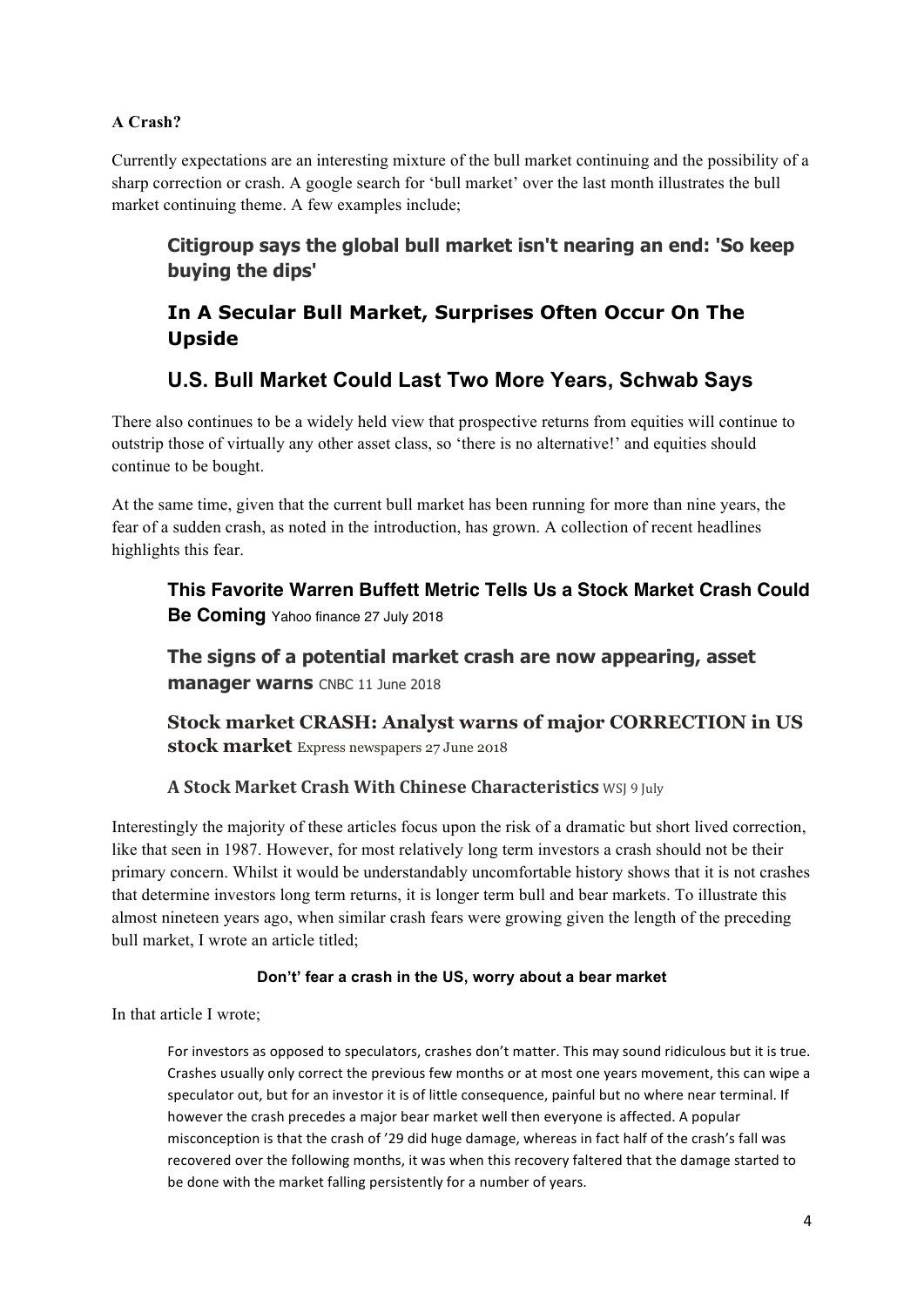At the time the US, and many other world markets, were at record levels having enjoyed a spectacular bull market over the prior eight years, and some over the preceding seventeen years.

Whilst there is no text book definition of what a crash is Wikipedia sums it up well with;

A **stock market crash** is a sudden dramatic decline of stock prices across a significant cross-section of a stock market, resulting in a significant loss of paper wealth. Crashes are driven by panic as much as by underlying economic factors. They often follow speculative stock market bubbles.

The important terms in that definition are 'panic' and 'paper wealth'. As I noted in the piece I wrote nearly two decades ago crashes really only hurt speculators, as in most cases all or a large part of the decline are recovered over subsequent months and sometimes weeks.

A review of the long term S&P chart on page 2 illustrates this well. The famous crash of 1929 is almost invisible on the far left hand side of the chart. It was a sudden and abrupt period of panic selling but with hindsight it is obvious that it formed only a tiny part of the devastating bear market that persisted until 1932. Similarly the 1987 crash is now just a blip in an otherwise steady bull market that ran from 1982 through to at least 1990 and arguably until 2000. On the other hand, the persistent and very damaging bear markets, that typically lasted several years, are very obvious, and it is those bear markets that kill long term returns.

### **2008 misconception, or mis remembering**

Most casual observers recall that the last so called stock market crash was suffered in 2008, however, that particular crash, and there was a period that had many crash like characteristics in 2008, was only a part, and a small part at that, of what was a devastating cyclical bear market. In fact there was more than one crash through September and October of 2008. In the wake of the Lehman Brothers bankruptcy the Dow suffered its largest one day fall ever and some referred to this as a crash, but then in the second week of October those miserable records were broken with an even more devastating crash like panic that resulted in even more massive paper losses.

On October  $11<sup>th</sup> 2008$  The Financial Times ran the headline:

## **Market crash shakes the world**

And pointed out that the week before had been the US stock market's worst week ever. By any definition the prior week had been something of a crash, but it was only a part of a much larger bear market. Before that week long plunge the US market had already slumped by 25% from its all time high one year earlier. Even after that devastating crash week, which saw the S&P500 fall to 909, its lowest point in five and a half years, it still had another 243 points, or 27%, to fall over the next five months before the bear market would finally end.

In the three weeks after that so called crash the S&P 500 did rally close to 12%, so to a certain extent it did follow previous crash characteristics, but the most important point once again is that the period of the 2008 crash was not what killed investment returns, it was the massive cyclical bear market that ran from October 2007 through to March 2009.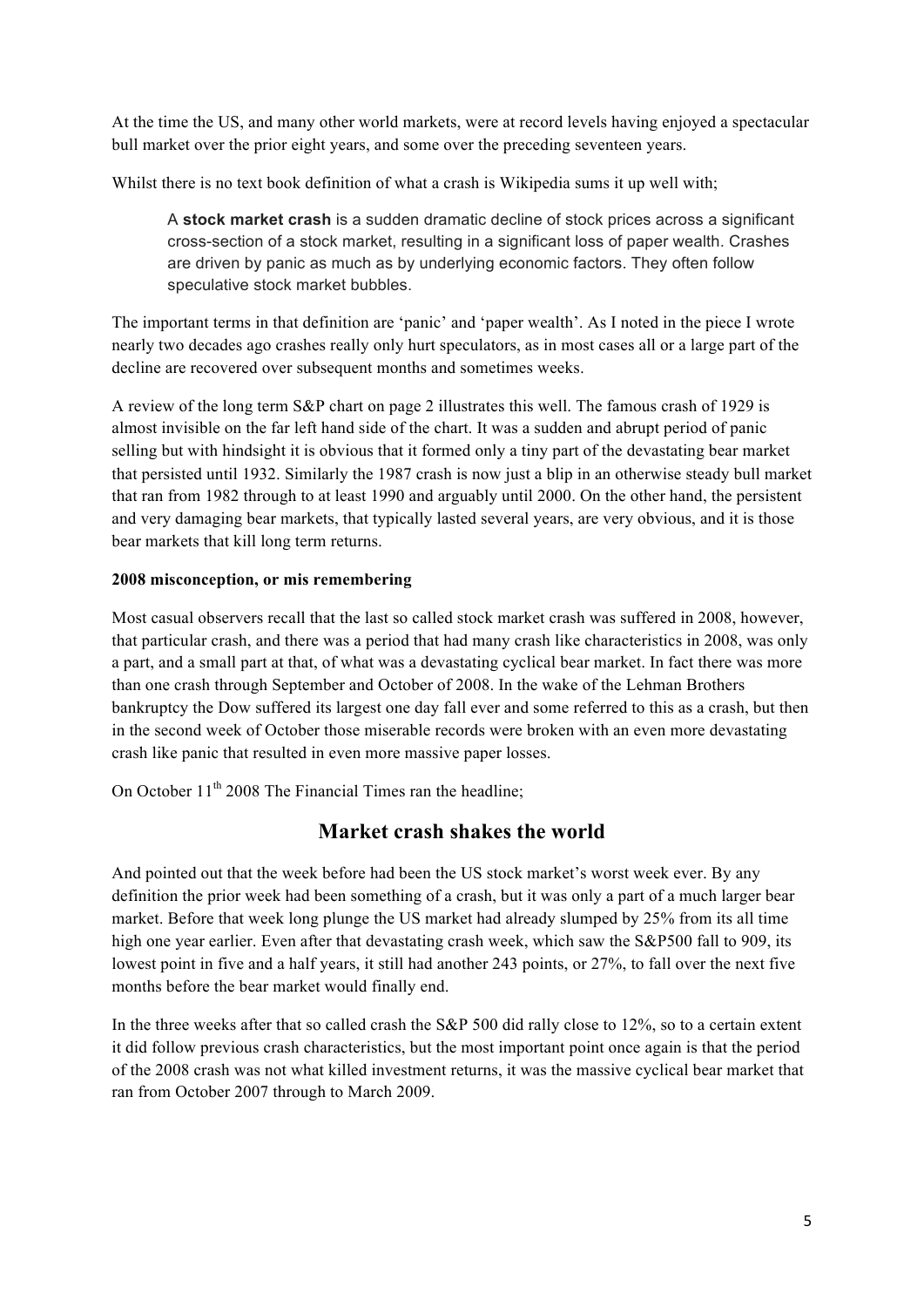### **Something else to worry about!**

In early July Bloomberg ran the following story;

## **Smart-Money Club Has Kicked Out the Optimists** A sign of a struggling bull market leads market commentary.

The article focussed upon the so called Smart Money Flow Index. This is an index that compares the action of the Dow Jones Industrial Average's first half hour of trading, when the supposed 'dumb' and emotional trades are placed, to the last hour, when the supposed 'smart' and more considered trades are placed. Since the 1990's, as the chart reproduced by Harry Dent below highlights, the indicator has provided a valuable early warning sign of impending market shifts.



**Bloomberg Smart Money Flow Index Very Bearish** 

The indicator peaked well ahead of the major bear markets of the early and later 2000s and most recently has been plunging since the January high in the market. The chart below shows the actual price movement of the Dow Jones Industrial Average so far this year.



**Dow Jones Industrial Average year to date**

The peak in late January, when the smart money flow index peaked is obvious, however, it is also very clear that despite the Dow managing to meander sideways for the last five months this action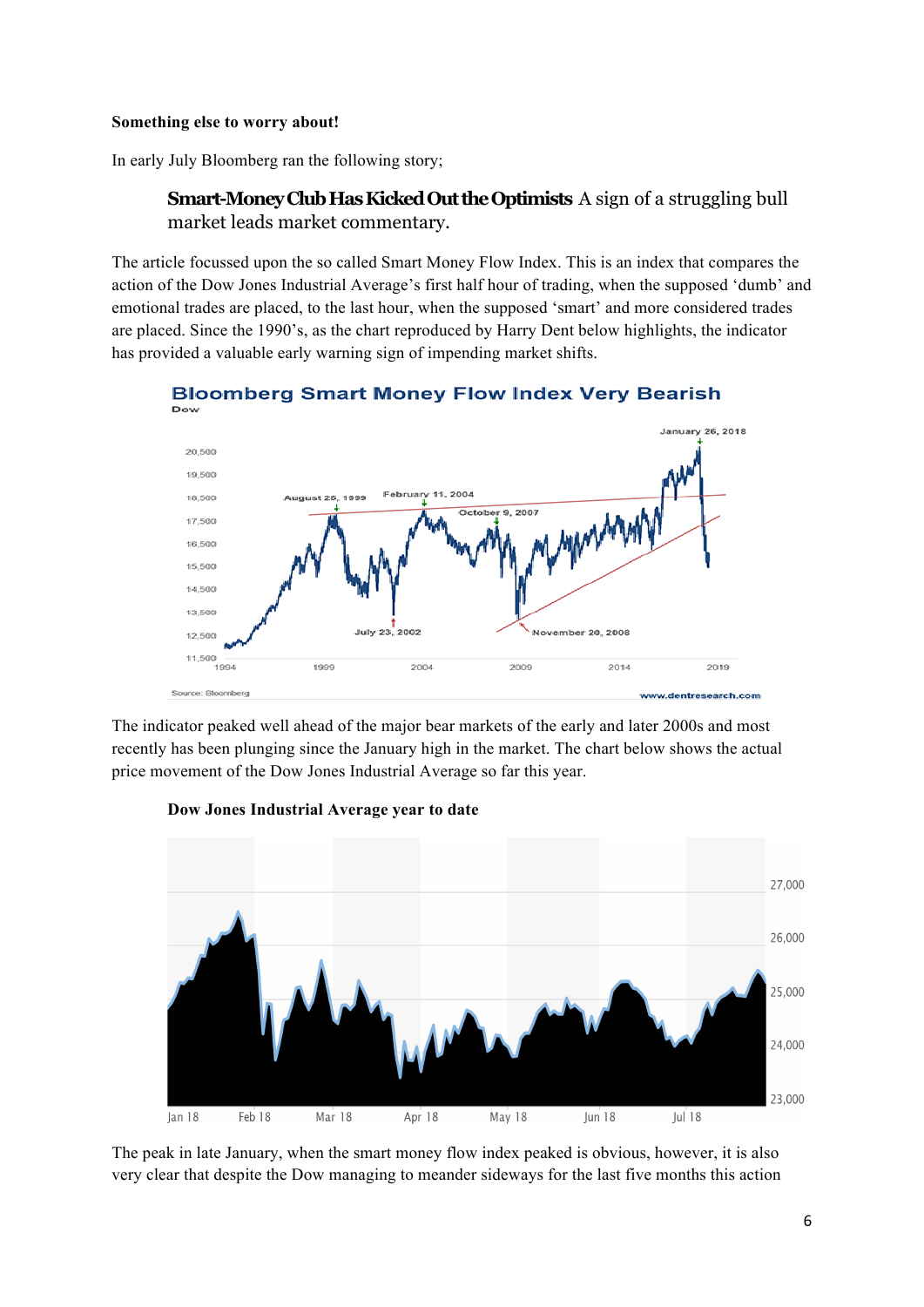should not be seen as a sign of underlying health. Sustainable rallies tend not to be accompanied by a collapsing smart money flow index.

### **Recommendations**

While travelling over the last month I read a number of books, two of which I consider worthy of a strong recommendation. The first is 'Bad Blood. Secrets and lies in a Silicon Valley Start Up'. The book is an expansion of the exhaustive investigative journalism of John Carreyrou into what at one time was the largest private equity start up, larger even than Uber, in Silicon Valley, the supposed revolutionary blood testing company Theranos. Carreyrou's revelations first appeared, after lengthy legal wrangling, in The Wall Street Journal in mid 2015 and so began the unravelling of what had become the Theranos legend.

GQ ended its review of the book with;

In the past two years, we've watched public opinion flip on Uber and Facebook, and the nerdy opulence of startups has become a frequent punchline, be it through the lampoon of HBO's *Silicon Valley* or memes of thick Mark Zuckerberg. In the same vein, *Bad Blood* is a satisfying read for anyone who wants a book full of salacious startupenfreude. (Who doesn't like reading about a good old-fashioned scam?) But more vitally, the resonant moments of the book make not just Theranos out to be a fraud, but the promise of the tech industry itself. Overpromising everything to dazzle investors, abusing employees as the norm for "startup culture," skirting laws and morality in the name of innovation—these are all features of Silicon Valley, not a bug.

It is well worth reading, however, if you'd rather wait, there is a film being made and apparently Jennifer Lawrence will be playing the lead role of Theranos' founder Elizabeth Holmes.

The other book I wanted to recommend is certainly not as easy to read, nor is it as entertaining, but in the long run it will probably be more valuable, particularly to investors. I have long admired Ray Dalio, the founder of Bridgewater Associates, the largest hedge fund manager in the world. His track record has been phenomenal and it is clear his approach both to investing, and building a business, has been different to the vast majority. In 'Principles' Dalio puts down on paper much of his own biography through which he outlines and expands upon the principles he has learnt and adapted and brought to bear inside an incredibly successful investment organisation. It provides many fascinating and often uncomfortable insights. The New Yorks Times included the following in their review;

At first glance, his principles may not be easy to stomach, especially for those of us accustomed to sugarcoated critiques. One of his principles, for example, is "Evaluate accurately, not kindly." Another is "Recognize that tough love is both the hardest and the most important type of love to give (because it is so rarely welcomed)." But underneath what may seem like a clinical, emotionless approach is something different and far more poignant: Mr. Dalio is preaching for individuals to have a sense of humility and introspection, an ability to open themselves to appreciate pointed criticism and use it to improve.

There will not be a film version of this book! However, I do look forward to his follow up work which is set to reveal more of his principles specifically regarding investing.